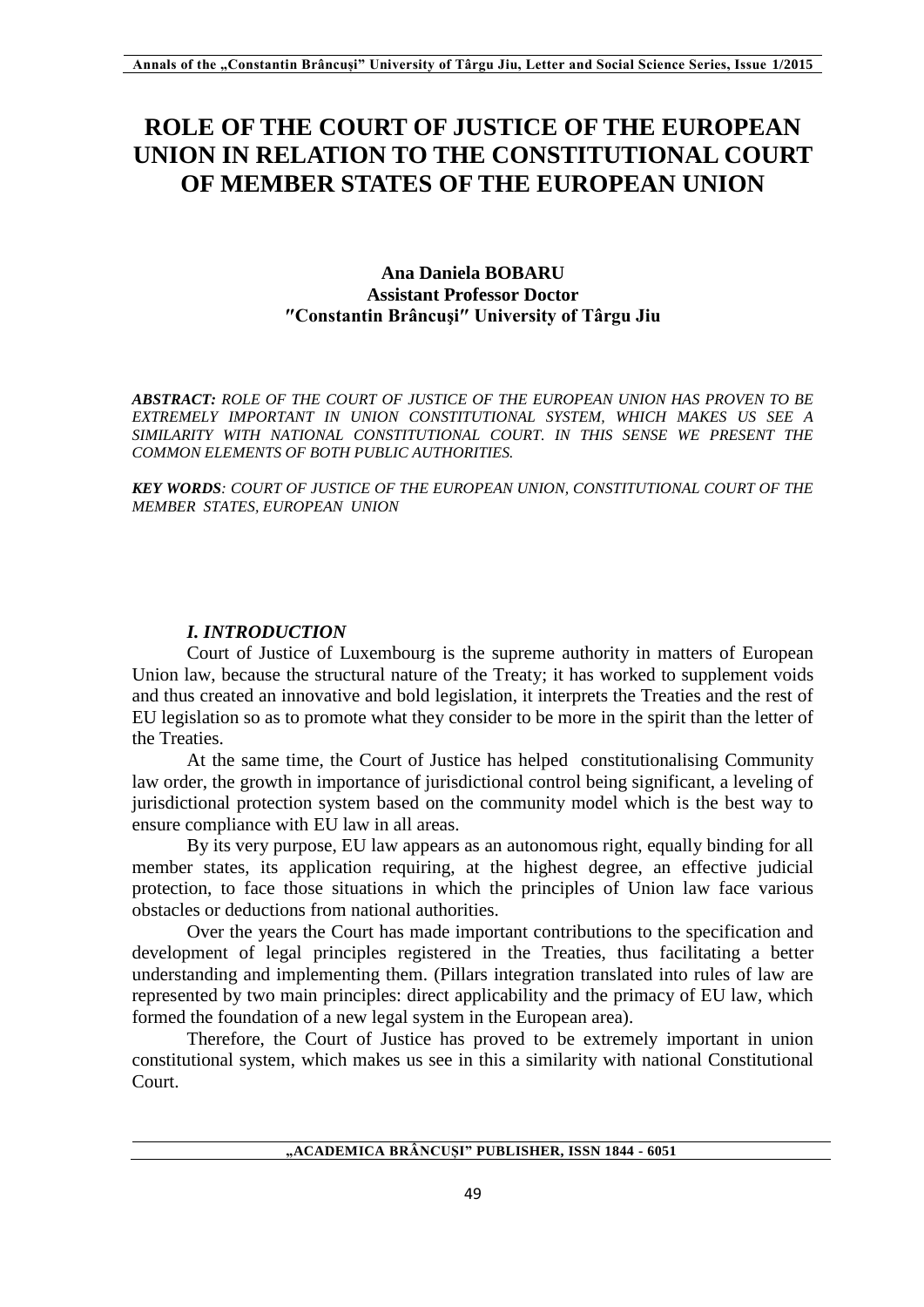### *II. PRESENTATION OF THE ASPECTS COMMON TO BOTH COURTS*

Analyzing the competences we observe that, the Court of Justice of the European Union does not decide directly the nullity of a normative act, of an administrative measure or a procedural act carried out during the administration of justice, as it is for a court of common law, it confining to the decision of inconsistency with the provisions of the documents that are part of EU law, from where we conclude that the documents, measures must be canceled or reformulated, their remaining in a criticized form by the Court being equivalent to a case of attracting the responsibility for union level for non-fulfillment some commitments undertaken by the Treaty. [1]

Since its founding, its role was ruling on the legality of acts of community institutions and its conformity with the founding Treaties, which, in national law, is within the Constitutional Court area, namely to ensure the conformity of a normative act with the Constitution, considering that, in a system based on respect for the law was not possible that a coercive act adopted by the Community is not liable for judicial review.

The criticism comes from the fact that the founding and modifying Treaties do not constitute the fundamental law, as the Constitution in a national state because the constitutional system of powers at the EU level cannot speak of a separation of powers as we find in national law. Nevertheless, if we look carefully at the European Union΄s constitutional evolution we observe that Lisbon Treaty is named the Reform Treaty; this is fully deserved, new political-juridical document, although not named the Constitution, it is like a fundamental law in its content. [2]

The function of the Court of Justice of the European Union΄s constitutional court is exercised in the action for annulment (the court can cancel an institution act or sanction their refusal or abstention to decide on the obligations of the Treaty), [3] on the compatibility of an agreement between the Union and one or more states or international organizations with the Treaty, when solves conflicts between the Commission and states for failure to fulfill their obligations under the Treaty.

It was found along its work the fact that the Court formulated decisions for conflicts of the union's policy, these being criticized by the politicians [4], as well as lawyers [5] and this makes the similarity between this and national Constitution Court to be clear, often Constitutional Court decisions were in this direction.

The political character results from the method of selecting the members; all European Constitutional Courts are constituted in the same way, proposals coming from appointing authorities of the Member algorithm based on political criteria, in terms of selection criteria of judges: qualification, prestige, personality, concessions were often made, political in nature, which has led to the delivery of solutions in this direction. And from this perspective we find similarities with Union Court. [6]

Designation of judges of the Court of Justice must be made by Member States under a procedure referred to art. 253-255TFUE. [7]

Criticism of this procedures for the designation is that in reality is a formal procedure, the establishment of the Committee to propose a candidate for the Court is to eliminate the false impression of political interference in nomination of the member of the Court of Justice.

Under this aspect we consider that instead of being simplified, the designation procedure was complicated; first the release of an advisory opinion, then political parties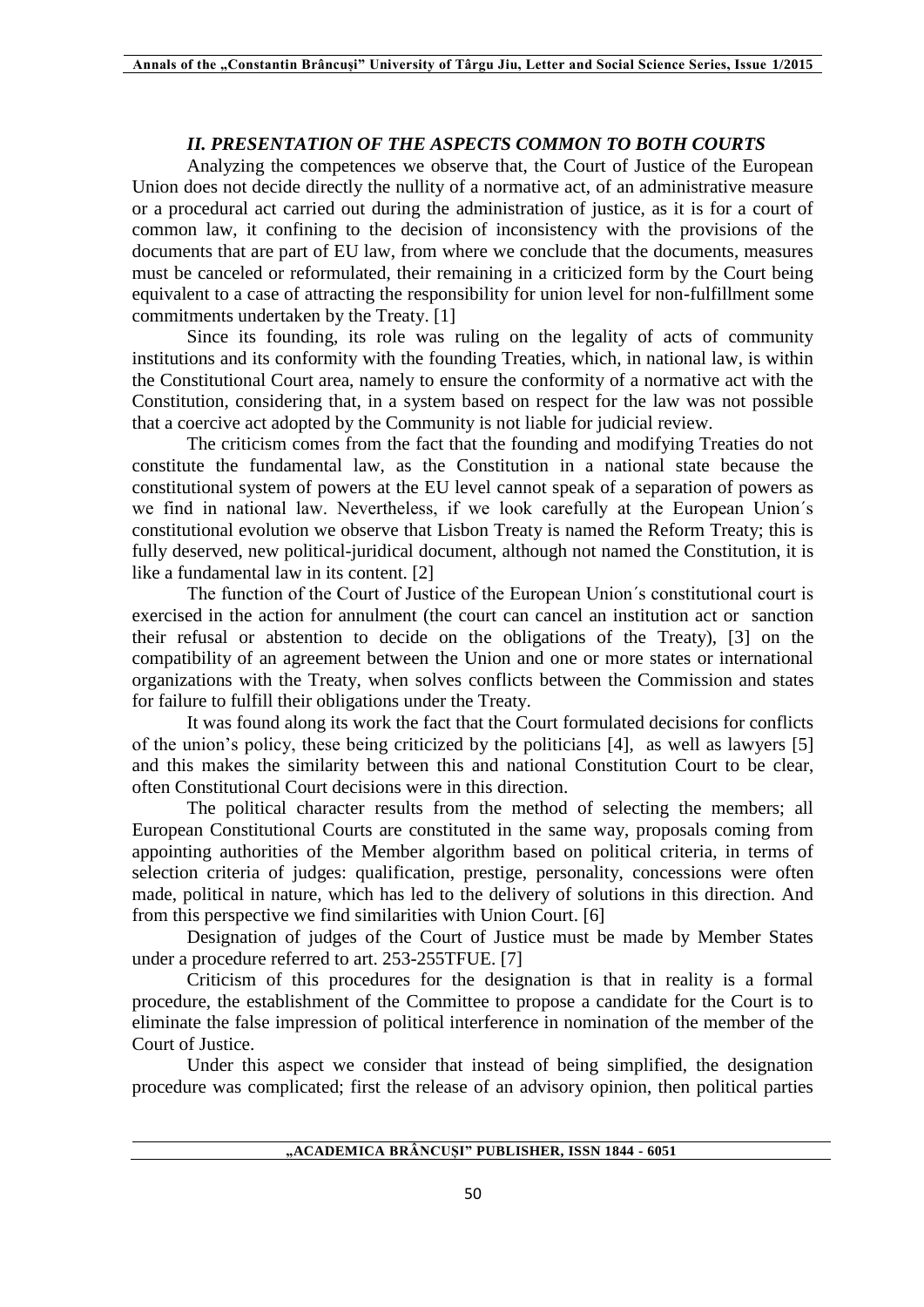negotiations to establish the person to be nominated, all this takes more time and, in terms of the effect, does not bring any improvement.

In the European Constitutional systems [8] National Constitutional Court has the function of arbitrator in resolving political conflicts and function conciliator and guarantor of political life and stability in society and the state, because the base of each constitutional litigation is a political problem.

The years after 1990, were marked by transformation, legal and administrative actors have contributed significantly to the large-scale policy changes, and judicial control appeared as an important force in the process of political decision-making and institutional change.

The Court was the target of politicians who sought to weaken its legitimacy as a court and in this regard to Baroness Thatcher's famous speech held during a debate on the ratification of the Maastricht Treaty by the United Kingdom, in which this insisted on specifying that the decisions taken by the Court in certain things are very bad for Britain, showing that its decisions it has greatly expanded powers against centralized national state institutions and his methods interpretation of law, different from those of national courts are not accurate or good.

In its opinion, the Court of Justice is using European integration objective to guide all its judgments through which, in a certain time, it has promoted decisions in favor of a unitary European state. It is busy to reinterpret so many things in order to give more powers to itself and the community to our detriment.

In addition to statements of the British politician joins the Austrian Chancellor Wolfgang Schűssel, who in an interview has criticized the Court for systematically expanding the powers of the Union, criticism that appeared as a result of a decision of the Court in which the restrictions on students from other Member States who wished to study at Austrian universities were illegal. [9]

We believe that such criticism from politicians come to show the Member States that it must be interfered to temper the Court of Justice's actions, as well as an observation to the political aspect of its decisions.

Must be criticized also the Commission's intervention in proceeding against an EU country for failure to comply the directives of the Treaty. In this regard, we believe that the Commission, as the executive organism of the European Union, eminently political, supervises the state government guilty of infringement of the Treaty, and after a monitoring mechanism notifies the Court of Justice. In our opinion, this mechanism delays the application of sanction culpable state.

We believe that the delay is political in nature, by many negotiations between the State concerned and the EU institutions not only delay the sanctioning procedures to be applied to the state for failure to comply of EU law.

The juridical predominant character is retrieved in the organization and functioning, statute of judges and the procedural rules of verifying compliance normative acts with the Constitution, at the same time the Court of Justice has followed in its activity a policy of legal integration, giving substance lines traced by the Treaty, thereby increasing the effectiveness of EU law and promote its integration into national legal systems, what, also from this point of view, the Court of Luxembourg has elements in common with the Constitutional Court.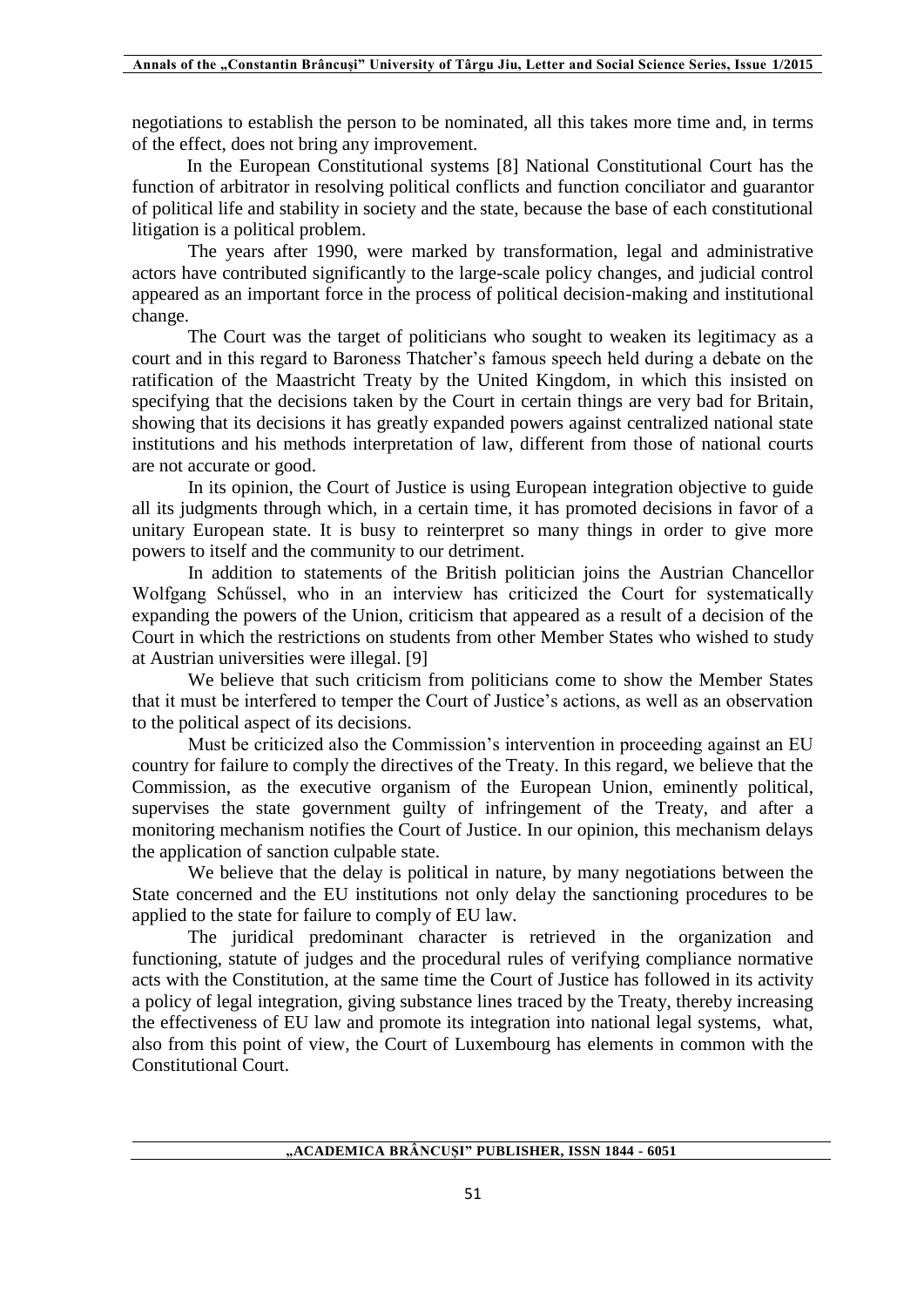Court decisions adopted are obligatory both the Constitutional Court of the Member States and the Court of Justice, effects exerted on everyone, *erga omnes*, not only those who are process parties, *inter partes litigantes,* more these constitute a source for jurisprudence of national law and Union law, so that the decisions of national courts the effects are exercised at national level. [10]

In this respect, the court who raised the question of constitutionality, and all courts called to give judgment in that case are obliged as in solving of the case with which were referred to comply with the judgment of the Court, and if the some problem arises in another case, the judge will respect the decision of the Constitutional Court. [11]

Regarding the Union Court decisions, effects of its decisions are exercised over all Member States, on the same principle of law. [12]

But there are critics in this regard, so that in most cases Member States have not seen in the Court of Luxembourg a similarity between this and their Constitutional Courts, some of them do not even recognize union court decisions (Germany), others considering its positions within the constitutional system of the Union, even more consider welcome cooperation between national Constitutional Court and Union Court.

Federal Constitutional Court of Germany has established in Solage I cause that, as long as union law has not yet reached a level of fundamental rights protection equivalent to that provided in the German Constitution and a similar level of democratic legitimacy of its legislative power, The Court will continue to control secondary Union legislation, in accordance with national constitutional standards.[13]

In Solage II cause, after eight years, the German Constitutional Court expressed itself in the sense that the minimum level specified in the first decision has been reached and as long as communities, primarily through Court of Justice, will continue to ensure effective protection of fundamental rights, the Constitutional Court will not be able to control secondary legislation in relation to the Constitution, although will take account of union court. [14]

We believe that, cooperation between the Court of Justice of the European Union, as constitutional court and constitutional courts of the Member States is not foreseeing any hierarchy between them, within the current constitutional union that direction is not taken into account, instead Treaty allows the contentious national courts to refer questions to the Court of Justice for a correct interpretation and application of union norms. [15]

Constitutional Court of Romania was more reserved, aligning the trend former communist states of Central and Eastern Europe, meanwhile become Member States of the European Union, showing that there is no positive legislator and neither court having jurisdiction to interpret and apply European law disputes why to incite the subjective rights of citizens.

Using a rule of European law in the constitutional control, as interposed norm the reference involves on the basis article 148 (2) and (4) of the Constitution, cumulative conditionality: of the one part, this rule is sufficiently clear, precise and unambiguous the Court of Justice of the European Union and, on the other part, the norm should apply to a certain level of constitutional relevance, so that its normative content to support possible breach by the national law of Constitution-reference only direct norm in constitutional control. [16]

In such a hypothesis the Constitutional Court΄s approach is distinct from the mere application and interpretation of the law, competence belonging to courts and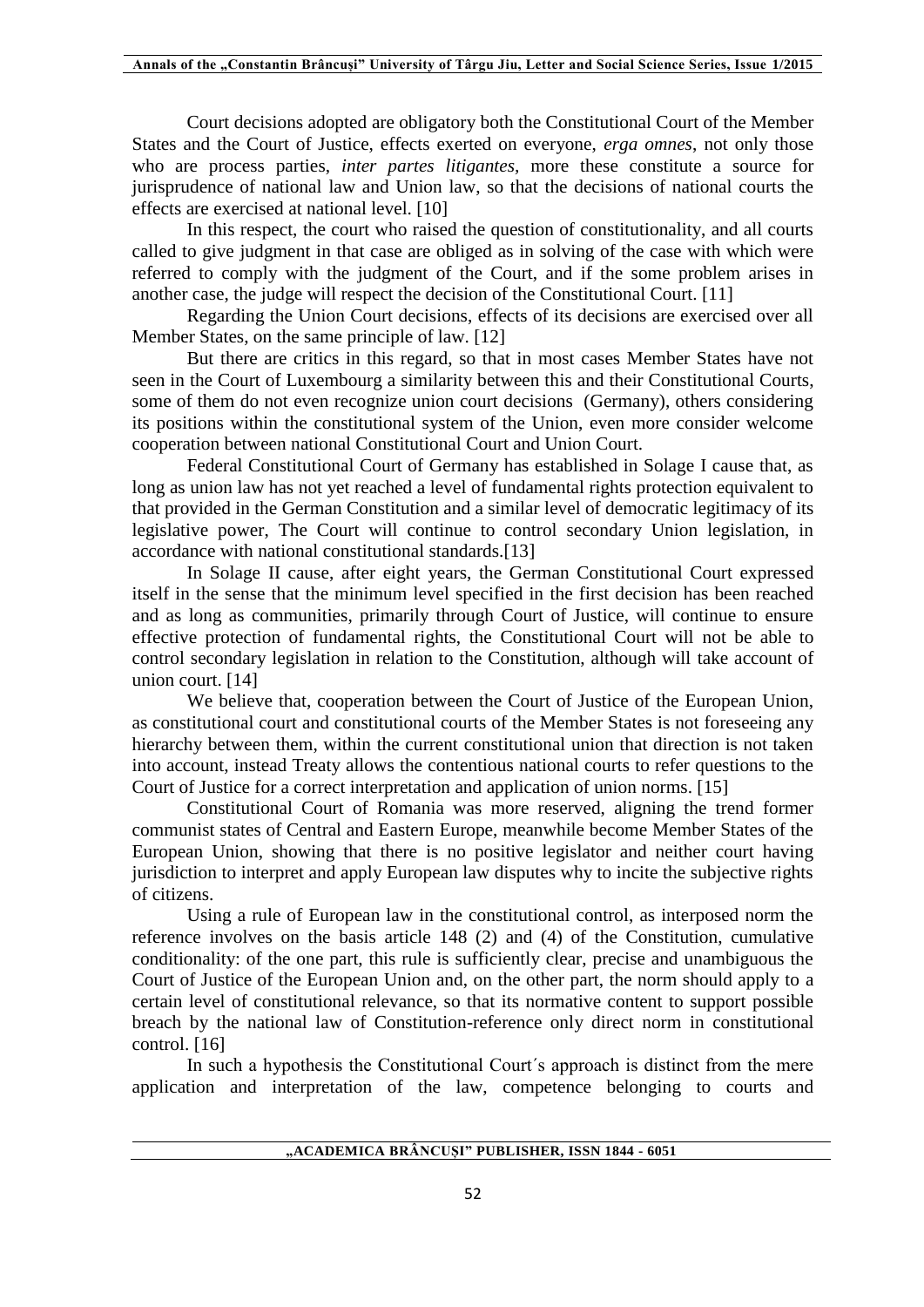administrative authorities, or any matters of legislative policy promoted by Parliament or Government, as appropriate.

The implementation in constitutional control decisions of the Court of Justice of the European Union or formulation itself of questions to determine the content of European standard is left to the discretion of Constitutional Court.

Such an attitude related to cooperation between European and national constitutional court and judicial dialogue between them, without raising issues related to the establishment of hierarchies between these courts. [17]

In this case, although the meaning of European standard was cleared by the Court of Justice of the European Union, requirements arising from this decision are not relevant constitutional rather they taking legislative requirement to adopt norms in point the judgments the Court of Justice of the European Union otherwise by finding possibly applying article 148 (2) of the Romanian Constitution. [18]

Basically, Romanian Constitutional Court does not reject the possibility of referral to the Court of Justice, but the interpretation and application of Union, powers are divided between the national courts (administrative authorities) and the Court of Justice and the Constitutional Court΄s interpretation of Union law. For the Constitutional Court, reference norm is the Constitution, recourse to the preliminary ruling mechanism can be considered if the European norm to interpret has constitutional relevance, and the same norm has a direct or an act clarified. [19]

#### *III.CONCLUSION:*

Analyzing the two authorities, the union and national, we found that the experience of the Court of Justice of the European Union in building their authority is similar to how the national constitutional courts have built authority, judges were attracted to the project the Court of Justice as a result of acceptance by national governments to a transfer of powers, keeping important elements of sovereignty for the Member States.

#### **REFERENCES**

- [1]. Duculescu V., Duculescu G., *Justiţia Europeană. Mecanisme, Deziderate şi Perspective*, The publishing house Lumina Lex, Bucharest, 2002, p.212
- [2]. Bobaru A.D., *Curtea de Justiţie a Uniunii Europene – garant al aplicării uniforme a dreptului Uniunii Europene*, The publishing house Universitară, Bucharest, 2014, p.86
- [3]. Bobaru A.D., *Încălcarea unei cerinţe procedurale esenţiale-cauză de anulare a unui act comunitar*, in Legea şi Viaţa Review, no 9/2008, p.50-52
- [4]. Arnull A., *Solitar: Curtea Europeană de Justiţie şi dezintegrarea dreptului Uniunii Europene*, in Romanian Review of European Law, no 1/2011, p.28-54
- [5]. Alter K. J., Vargas J., *Explaining Variation in the Use of European Litigation Strategies: EC Law and UK Gender Equality Policy,* in Comparative Political Studies, 2000, p.316-346
- [6]. Bobaru A.D., *Curtea de Justiţie a Uniunii Europene – garant al aplicării uniforme a dreptului Uniunii Europene*, The publishing house Universitară, Bucharest, 2014, p.87
- [7]. Treaty of Lisbon provided in article 255 TFUE the establishment a Committee issue an opinion non the candidates ability to perform the duties of a judge, before the governments of the Member States make the appointments in accordance with articles 253 and 254. Appointment of judges by receiving the opinion of the Committee, composed of experts in law, prior the agreement the Member States governments, in our opinion will not solve the problem of political interference, the

#### **"ACADEMICA BRÂNCUȘI" PUBLISHER, ISSN 1844 - 6051**